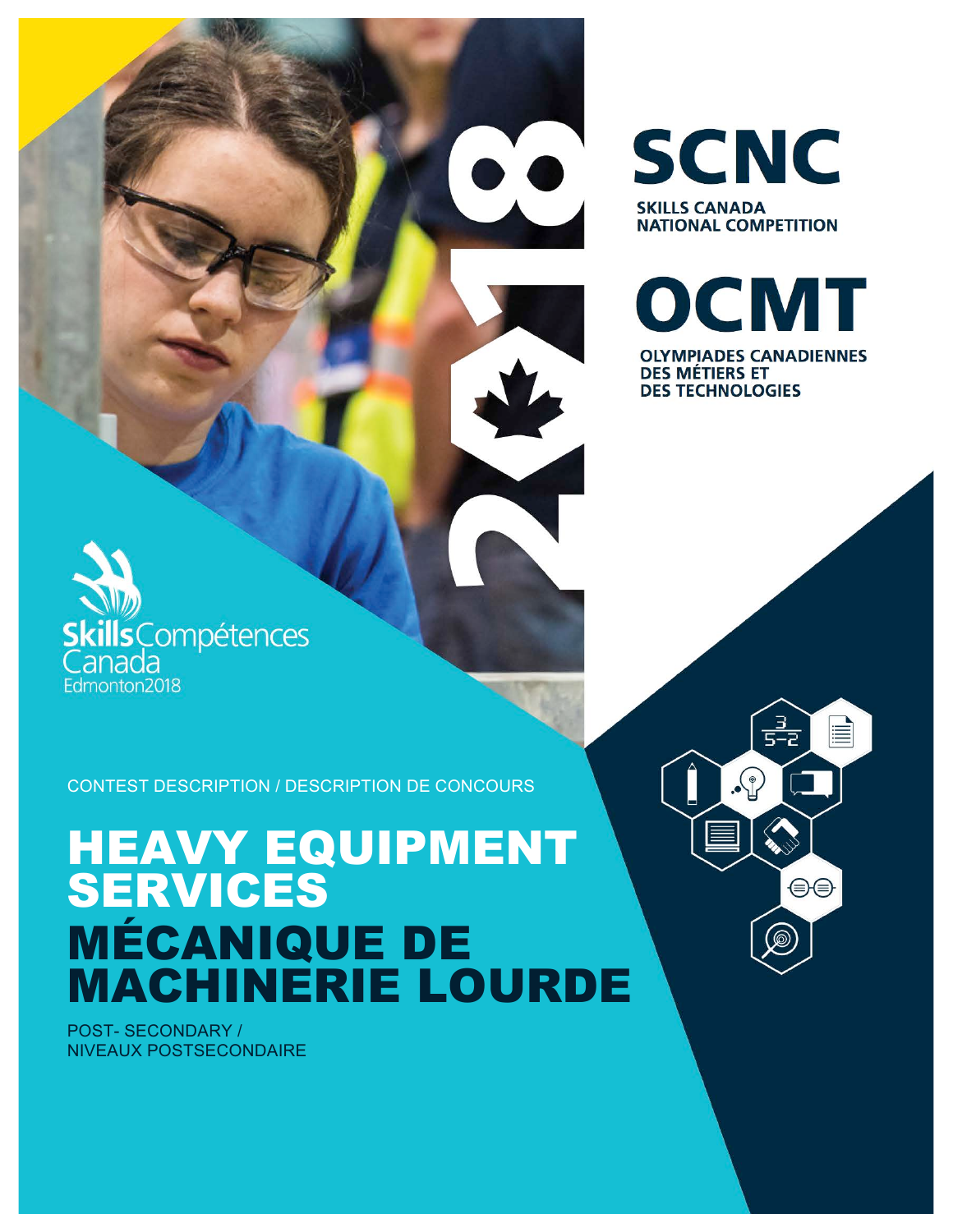

### Table of Contents

| 1 THE ESSENTIAL SKILLS FOR CAREERS IN THE SKILLED TRADES AND |  |
|--------------------------------------------------------------|--|
|                                                              |  |
|                                                              |  |
|                                                              |  |
|                                                              |  |
|                                                              |  |
|                                                              |  |
|                                                              |  |
|                                                              |  |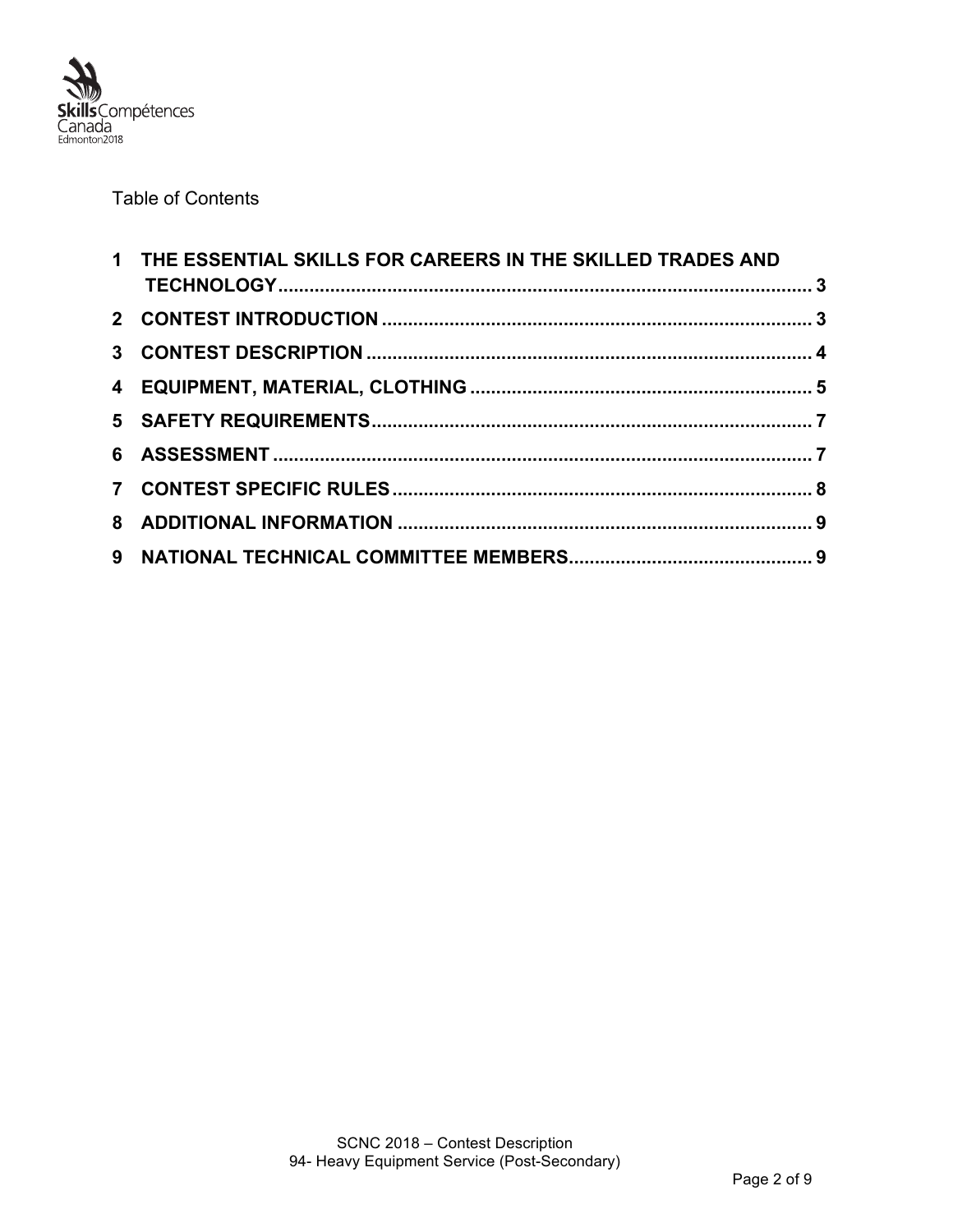

## **1 THE ESSENTIAL SKILLS FOR CAREERS IN THE SKILLED TRADES AND TECHNOLOGY**

SCC is currently working with Employment and Social Development Canada (ESDC) in order to bring awareness to the importance of Essential Skills that are absolutely crucial for success in the workforce. Part of this ongoing initiative requires the integration and identification of Essential Skills in contest descriptions, projects, and project documents. The next phase and very important aspect of our Essential Skills (ES) initiative is to provide an ES report card to each competitor at the Skills Canada National Competition. The purpose of the ES report card is to inform the competitor about their current level of essential skills based on their competition scores. With this knowledge, the competitor will be made aware which essential skill may require improvement. Full implementation is expected in the next Skills Canada National Competition.

The following 9 skills have been identified and validated as key essential skills for the workplace in the legend below:

<sup>1</sup>Numeracy, <sup>2</sup>Oral Communication, <sup>3</sup>Working with Others, <sup>4</sup>Continuous Learning, <sup>5</sup>Reading Text, <sup>6</sup>Writing, <sup>7</sup>Thinking, <sup>8</sup>Document Use, <sup>9</sup>Digital

These essential skills have been identified with in section 2.3 and/or 3.2 of your Contest Description. The top three Essential Skills for your area of competition have been identified on your Project and all other supporting project documents.

## **2 CONTEST INTRODUCTION**

- **2.1** Description of the associated work role(s) or occupation(s). http://skillscompetencescanada.com/en/careers/transportation/heavy-equipmentservice/
- **2.2** Purpose of the Challenge.

Provide competitors with an opportunity to display their skills, knowledge, and professionalism as they safely and efficiently diagnose, repair, and maintain any part of the power train, including its control systems, in mobile and stationary industrial equipment.

**2.3** Duration of contest.

12 hours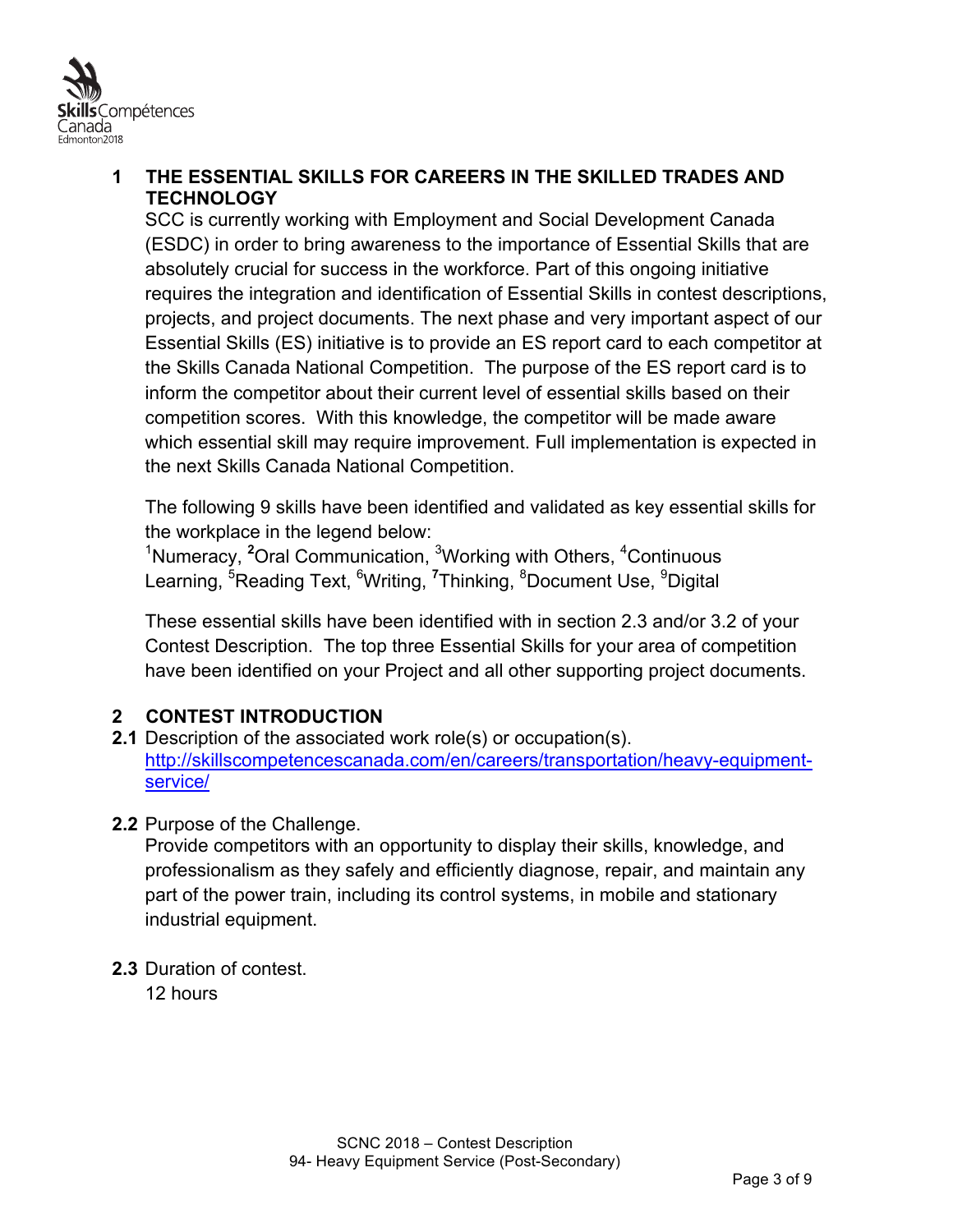

**2.4** Skills and Knowledge to be tested.

Use hand, power, and diagnostic tools to safely and competently carry out repairs according to manufacturers specifications. *<sup>7</sup>*

Read and understand work orders<sup>5</sup>, interpret technical manuals<sup>8</sup>, and keep service records*<sup>8</sup>* .

## **3 CONTEST DESCRIPTION**

**3.1** List of documents produced and timeline for when competitors have access to the documents.

| <b>DOCUMENT</b> | I DATE OF DISTRIBUTION VIA WEBSITE \ |  |
|-----------------|--------------------------------------|--|
| Test Project    | Uanuary, 2018                        |  |

**3.2** Tasks that may be performed during the contest

Competitors will complete practical tasks in the following categories relating to onroad, off-road, mobile, and stationary heavy equipment. The tasks are designed to evaluate the competitor's ability to safely and efficiently maintain, diagnose, and repair heavy equipment (on-road and off-road, mobile and stationary). *<sup>7</sup>*

| • Engine Systems                                                                             | $(2 \text{ hours})$ |
|----------------------------------------------------------------------------------------------|---------------------|
| • Electrical Systems                                                                         | (2 hours)           |
| • Hydraulic Systems                                                                          | $(2 \text{ hours})$ |
| • Drive-Train Systems                                                                        | $(2 \text{ hours})$ |
| • Component Identification and Precision Measurement <sup><math>1,7</math></sup> , (2 hours) |                     |
| • Work Place Practices                                                                       | $(2 \text{ hours})$ |
|                                                                                              |                     |

*Essential Skills – <sup>5</sup> Reading Text, <sup>7</sup> Thinking (Problem solving, Decision Making) <sup>8</sup> Document Use*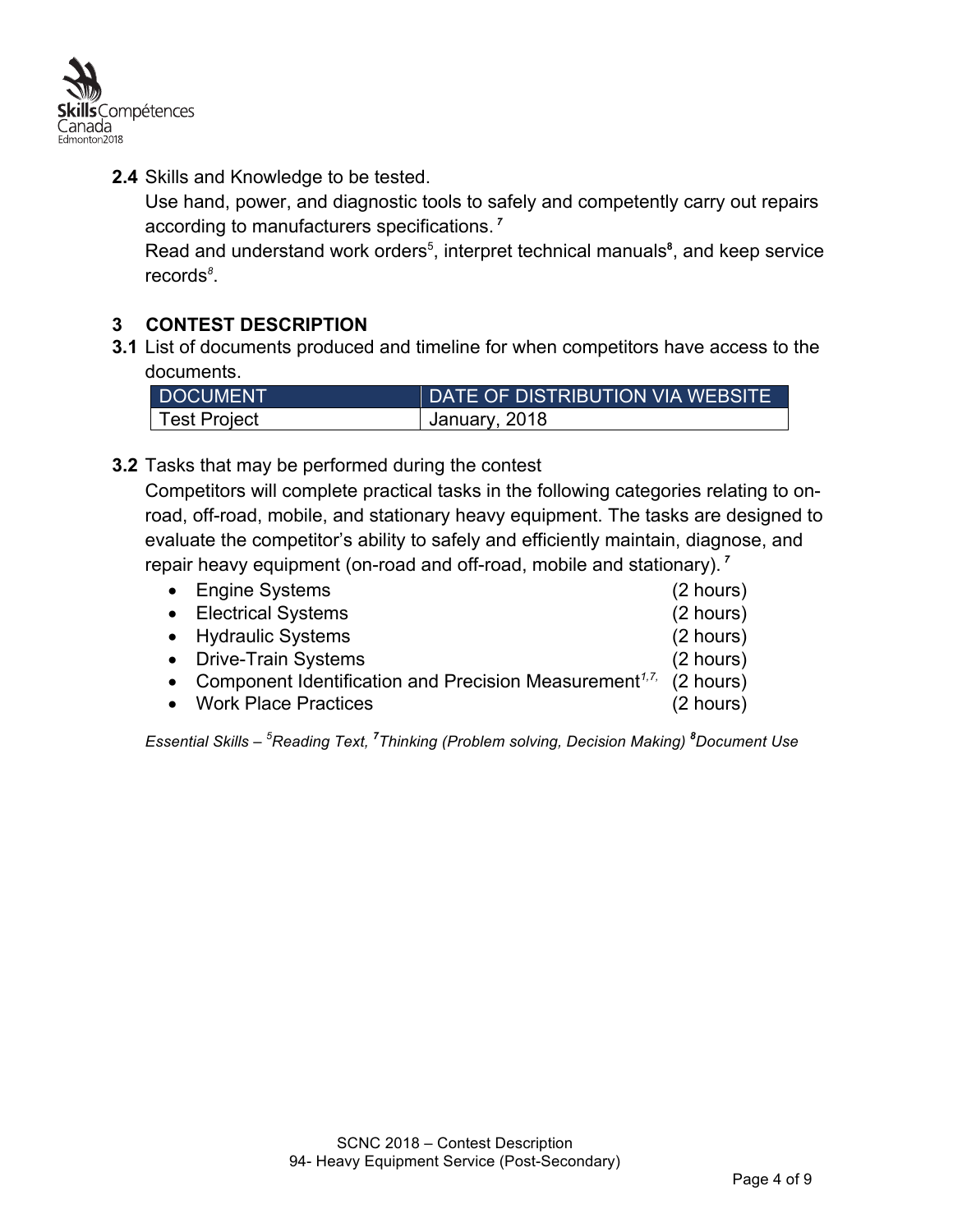

## **4 EQUIPMENT, MATERIAL, CLOTHING**

**4.1** Equipment and material provided by Skills/Compétences Canada.

Below are the manufactures that may be used along with the service information software:

- Caterpillar software (Service Information System)
- Volvo Vcads, Tech Tool
- John Deere software (Service Advisor)
- Detroit software (DiagnosticLink)
- Cummins software (Insite)
- Eaton Roadranger (Inforanger)
- Meritor software (Meritor Service Point)
- Allison software (Universal Allison DOC)

Fluke

- Digital multimeter
- Clamp meter (amperage) Test lead set

Mac Tools

- 15pc 3/4" drive imperial socket set
- Torch kit
- Laser Infrared Temperature Gun
- 25 ton press V-blocks
- 2 ton Folding Engine crane
- 6 pc File Set
- 19pc Punch Set
- 3 x 10' retractable test leads with magnet
- 3/8 Drive torque Wrench
- Rolling cabinet tool box
- Cordless light
- Magnetic parts tray
- Tape measure
- Stepped feeler gauge (Imperial)
- 3/8" drive socket driver hex set Imperial
- 3/8" drive socket driver hex set metric
- 3/8" drive torque wrench
- 3/8'' drive imperial/metric socket kit/ratchet/extensions
- 1/2" drive ratchet
- 1/2" extensions
- 1/2'' drive imperial socket set
- $\bullet$   $\frac{1}{2}$ " drive metric socket set
- 1/2" drive torque wrench
- 18pc Imperial wrench set
- 19pc Metric wrench set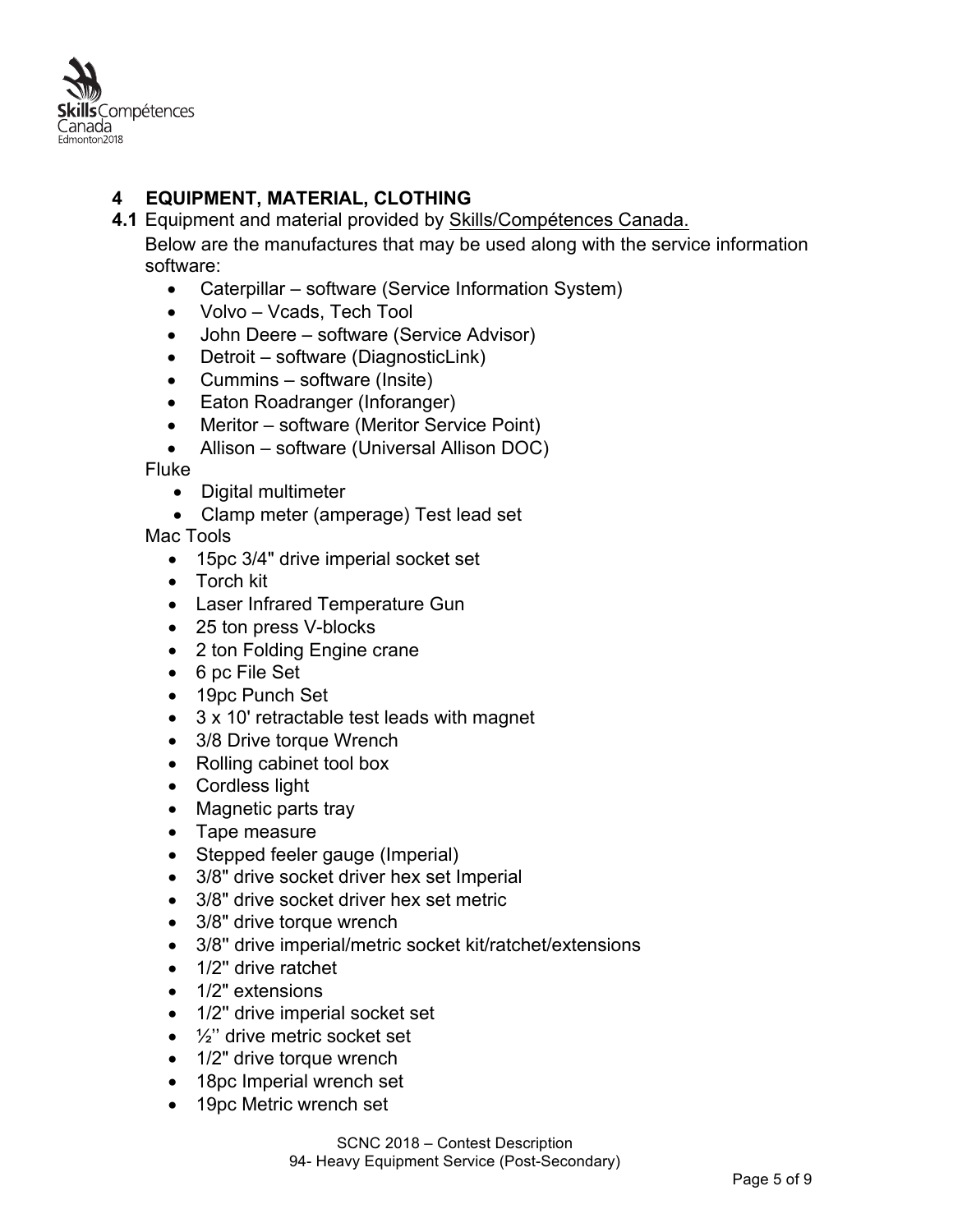

- 12" Adjustable wrench
- 3pc Lady foot pry bars
- 8pc Screw driver set
- Dead blow hammer
- Plier set
- Magnetic and Mechanical retrieval tool
- 2 1/4' Inspection mirror
- Creeper
- Straight Edge, Precision, 24"
- 26" 3/4" drive ratchet
- 3/4" drive torque wrench
- 4.5gal Drain pan
- 16oz Oil can
- Battery charger 12VDC
- Electronic battery tester 12VDC
- Test light
- Scream'n Continuity tester
- 1/2" drive electric impact gun
- Wire stripper pliers
- 29pc Drill bit set Sizes include 1/16" to1/2", 1/64" increments
- Broken Bolt Extractor set –

Stanley/Dewalt

• 3/8" Cordless Drills

#### **COMPETITORS WILL BE REQUIRED TO USE THE MATERIAL AND EQUIPMENT PROVIDED BY SCC. ALL OTHER MATERIAL AND EQUIPMENT WILL BE REMOVED FROM THE SKILL AREA.**

#### **4.2** Equipment and material provided by the competitor.

Competitor must bring:

- Pencils and pens,
- Flashlight
- Multimeter (optional)

#### **4.3** Required clothing provided by the competitor.

• Competitors must wear pants and a shirt plus either coveralls or a shopcoat. All must be clean and in good condition. Clothing must not be loose-fitting and must not have drawstrings or dangling pieces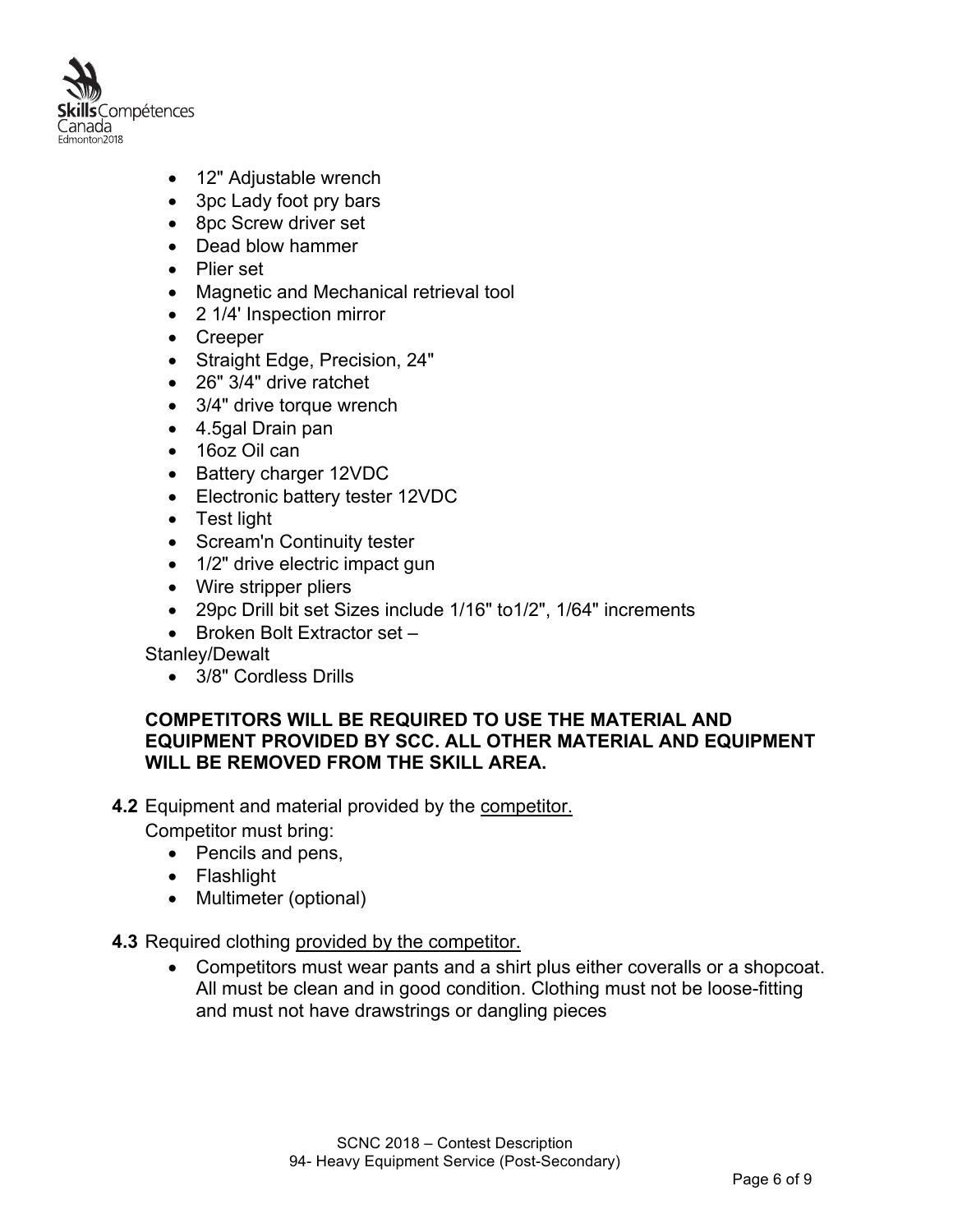

## **5 SAFETY REQUIREMENTS**

#### **5.1** Safety workshop

Upon arrival at the Skill area, Competitors will participate in a Safety workshop and they will be expected to work and maintain a safe working area during the competition. Any Competitor breaking any health, safety and environmental rules, may be required to undertake a second safety workshop, this will not affect the Competitor's competition time.

#### **5.2** List of required personal protective equipment (PPE) provided by Skills/Compétences Canada.

- Mechanics gloves
- Face shield
- Nitrile gloves
- Safety glasses (clear)

**5.3** List of required personal protective equipment (PPE) provided by the competitor.

- CSA-approved Safety Footwear
- CSA-approved Safety eyewear (clear lenses)
- Hearing protection (Ear plugs or ear muffs)

## **6 ASSESSMENT**

#### **6.1** Point breakdown

| POINT BREAKDOWN                                       |  |  |
|-------------------------------------------------------|--|--|
| Use of safety equipment and safe and clean workspace  |  |  |
| Use and interpretation of service manuals & schematic |  |  |
| diagrams                                              |  |  |
| Logical order of repair                               |  |  |
| Proper use of tools                                   |  |  |
| Precise adjustment of components                      |  |  |
| Accurate measurements                                 |  |  |
| <b>Superior Workmanship</b>                           |  |  |
| Identification of faults, codes, or components        |  |  |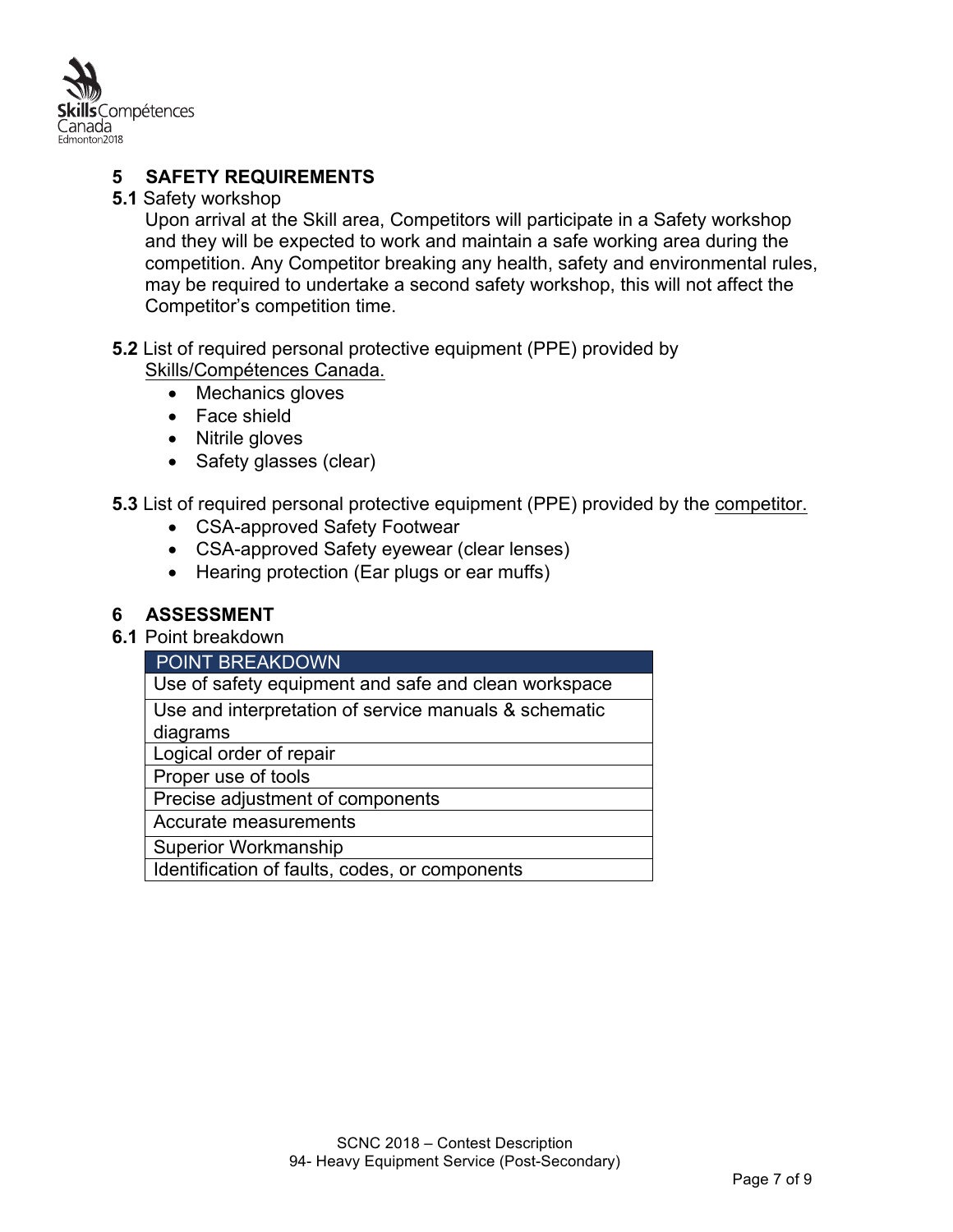

## **7 CONTEST SPECIFIC RULES**

Contest specific rules cannot contradict or take priority over the Competition Rules. They do provide specific details and clarity in areas that may vary from contest to contest. Any additional contest rules will be reviewed during competitor orientation.

| <b>TOPIC/TASK</b> | <b>CONTEST SPECIFIC RULE</b>                                                                                                                                                                                                                                  |  |  |
|-------------------|---------------------------------------------------------------------------------------------------------------------------------------------------------------------------------------------------------------------------------------------------------------|--|--|
| Safety            | Competitors must not wear jewellery (rings, bracelets,<br>watches, necklaces, pins), ties, lanyards, ID badges,<br>or anything attached to them or dangling from them that<br>might get caught in a piece of moving equipment                                 |  |  |
|                   | Long hair must be tied up or tied back and tucked away<br>down the back of the shirt so none is dangling, for<br>protection from moving equipment                                                                                                             |  |  |
|                   | • Consistently and diligently follow the best procedures to<br>protect health and safety in the working environment                                                                                                                                           |  |  |
|                   | Use appropriate personal protective equipment:<br>Individuals must wear safety footwear and eye<br>protection with side shields, and must wear ear<br>protection, respiratory protection, and either barrier<br>gloves or fitted mechanic's gloves, as needed |  |  |
|                   | • Select and handle appropriate substances, materials,<br>tools, and equipment safely and in compliance with<br>manufacturers' instructions                                                                                                                   |  |  |
|                   | Dispose of substances and materials safely and<br>sustainably                                                                                                                                                                                                 |  |  |
|                   | Predict and eliminate all risks related to required<br>activities                                                                                                                                                                                             |  |  |
|                   | Prepare and maintain an orderly workspace with regard<br>$\bullet$<br>to health and safety                                                                                                                                                                    |  |  |
| Technology        | • No cell phones, camera, video recorders, music playing<br>devices, and earphones                                                                                                                                                                            |  |  |